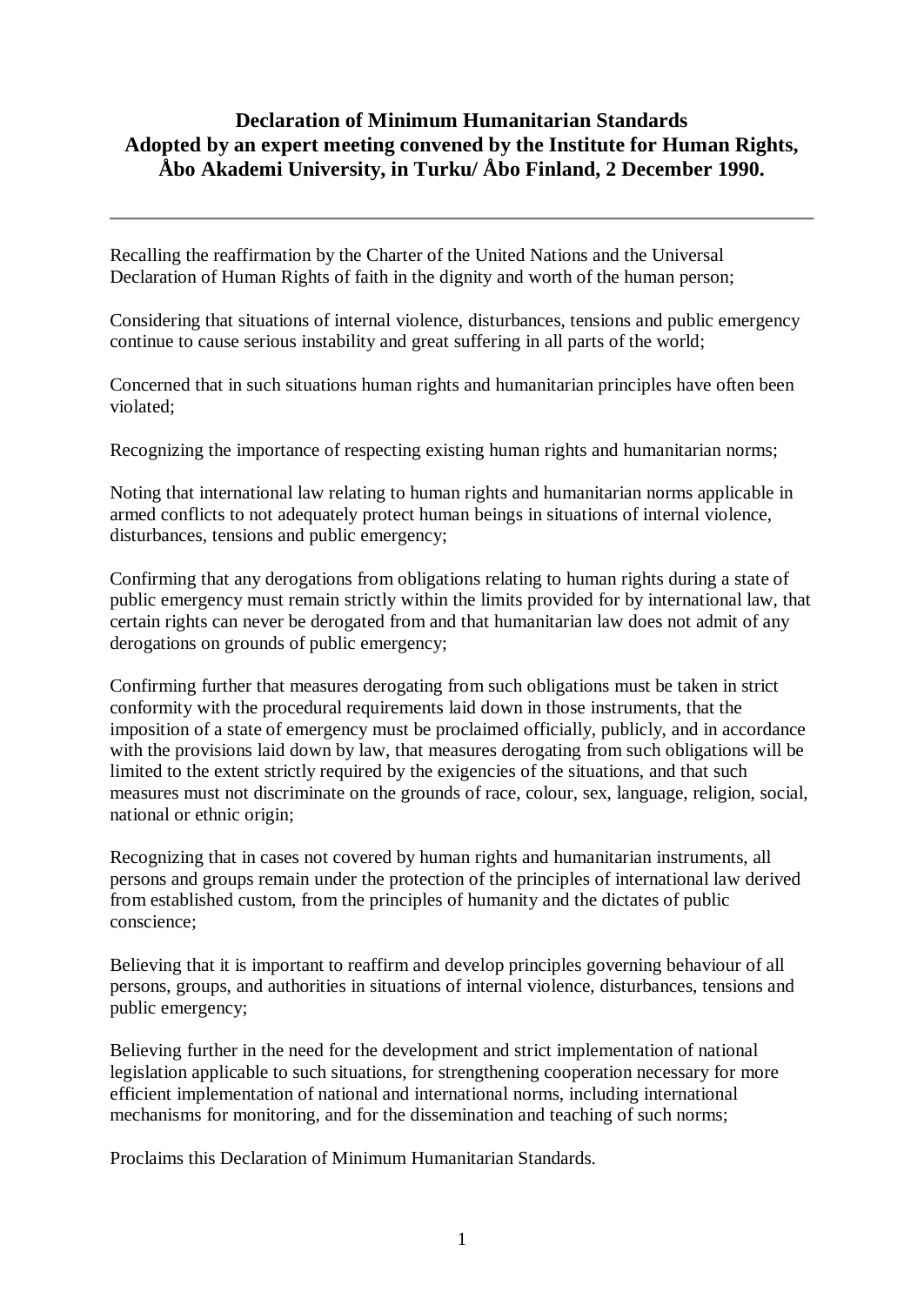## Article 1

This Declaration affirms minimum humanitarian standards which are applicable in all situations, including internal violence, disturbances, tensions, and public emergency, and which cannot be derogated from under any circumstances. These standards must be respected whether or not a state of emergency has been proclaimed.

### Article 2

These standards shall be respected by, and applied to all persons, groups and authorities, irrespective of their legal status and without any adverse discrimintation.

### Article 3

1. Everyone shall have the right to recognition everywhere as a person before the law. All persons, even if their liberty has been restricted, are entitled to respect for their person, honour and convictions, freedom of thought, conscience and religious practices. They shall in all circumstances be treated humanely, without any adverse distinction.

2. The following acts are and shall remain prohibited:

a) violence to the life, health and physical or mental well-being of persons, in particular murder, torture, mutilation, rape, as well as cruel, inhuman or degrading treatment or punishment and other outrages upon personal dignity;

b) collective punishments against persons and their property;

c) the taking of hostages;

d) practising, permitting or tolerating the involuntary disappearance of individuals, including their abduction or unacknowledged detention;

e) pillage;

f) deliberate deprivation of access to necessary food, drinking water and medicine;

g) threats or incitement to commit any of the foregoing acts.

Article 4

1. All persons deprived of their liberty shall be held in recognized places of detention. Accurate information on their detention and whereabouts, including transfers, shall be made promptly available to their family members and counsel or other persons having a legitimate interest in the imformation.

2. All persons deprived of their liberty shall be allowed to communicate with the outside world including counsel in accordance with reasonable regulations promulgated by the competent authority.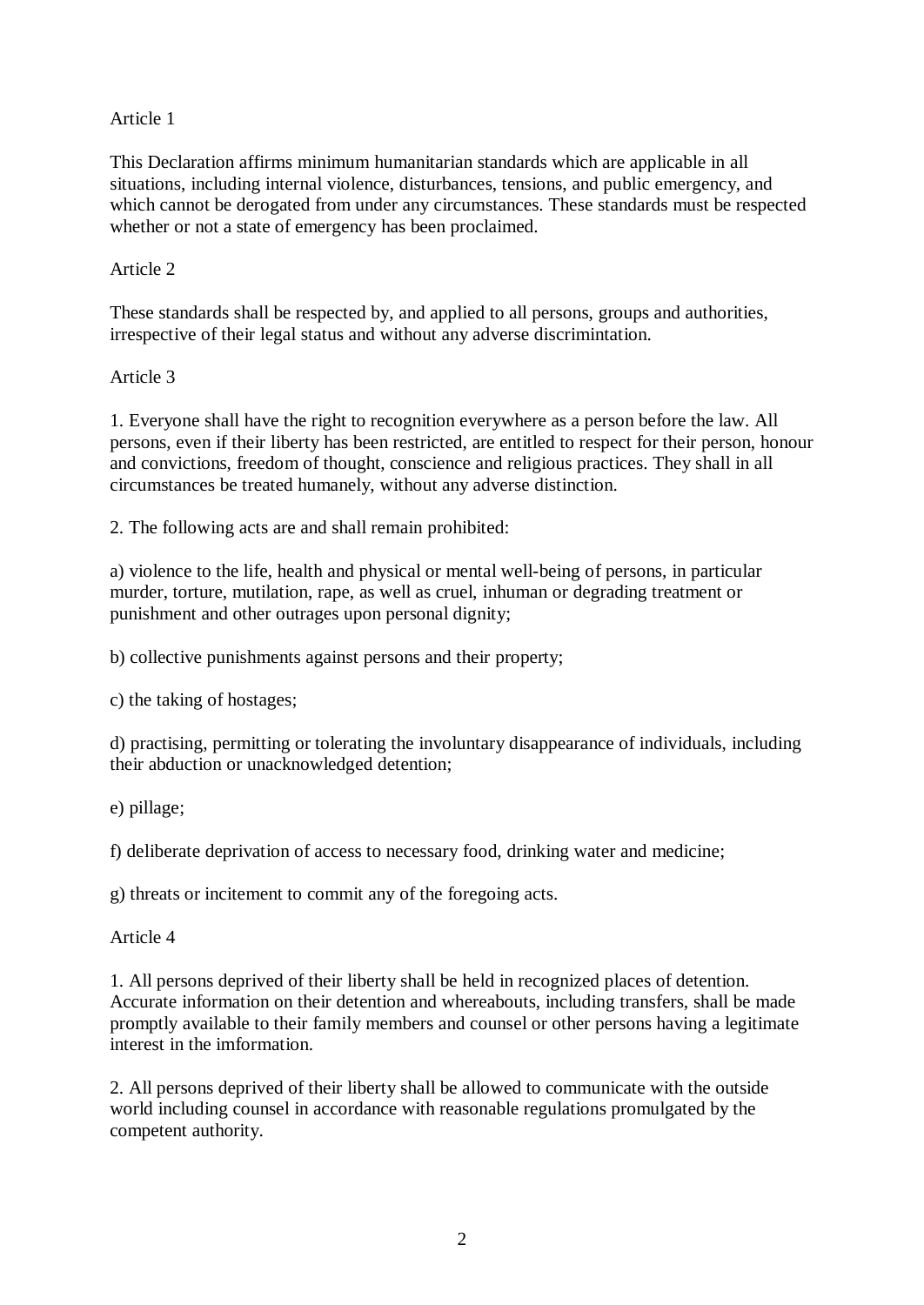3. The right to an effective remedy, including habeas corpus, shall be guaranteed as a means to determine the whereabouts or the state of health of persons deprived of their liberty and for identifying the authority ordering or carrying out the deprivation of liberty. Everyone who is deprived of his or her liberty by arrest or detention shall be entitled to take proceedings by which the lawfulness of the detention shall be decided speedily by a court and his or her release ordered if the detention is not lawful.

4. All persons deprived of their liberty shall be treated humanely, provided with adequate food and drinking water, decent accommodation and clothing, and be afforded safeguards as regards health, hygiene, and working and social conditions.

## Article 5

1. Attacks against persons not taking part in acts of violence shall be prohibited in all circumstances.

2. Whenever the use of force is unavoidable, it shall be in proportion to the seriousness of the offence or the objective to be achieved.

3. Weapons or other material or methods prohibited in international armed conflicts must not be employed in any circumstances.

## Article 6

Acts or threats of violence the primary purpose of foreseeable effect of which is to spread terror among the population are prohibited.

### Article 7

1. The displacement of the population or parts thereof shall not be ordered unless their safety or imperative security reasons so demand. Should such displacements have to be carried out, all possible measures shall be taken in order that the population may be transferred and received under satisfactory conditions of shelter, hygiene, health, safety, and nutrition. Persons or groups thus displaced shall be allowed to return to their homes as soon as the conditions which made their displacement imperative have ceased. Every effort shall be made to enable those so displaced who wish to remain together to do so. Families whose members wish to remain together must be allowed to do so. The persons thus displaced shall be free to move around in the territory, subject only to the safety of the persons involved or reasons of imperative security.

2. No persons shall be compelled to leave their own territory.

### Article 8

1. Every human being has the inherent right to life. This right shall be protected by law. No one shall be arbitrarily deprived of his or her life.

2. In addition to the guarantees of the inherent right to life, and the prohibition of genocide, in existing human rights and humanitarian instruments, the following provisions shall be respected as a minimum.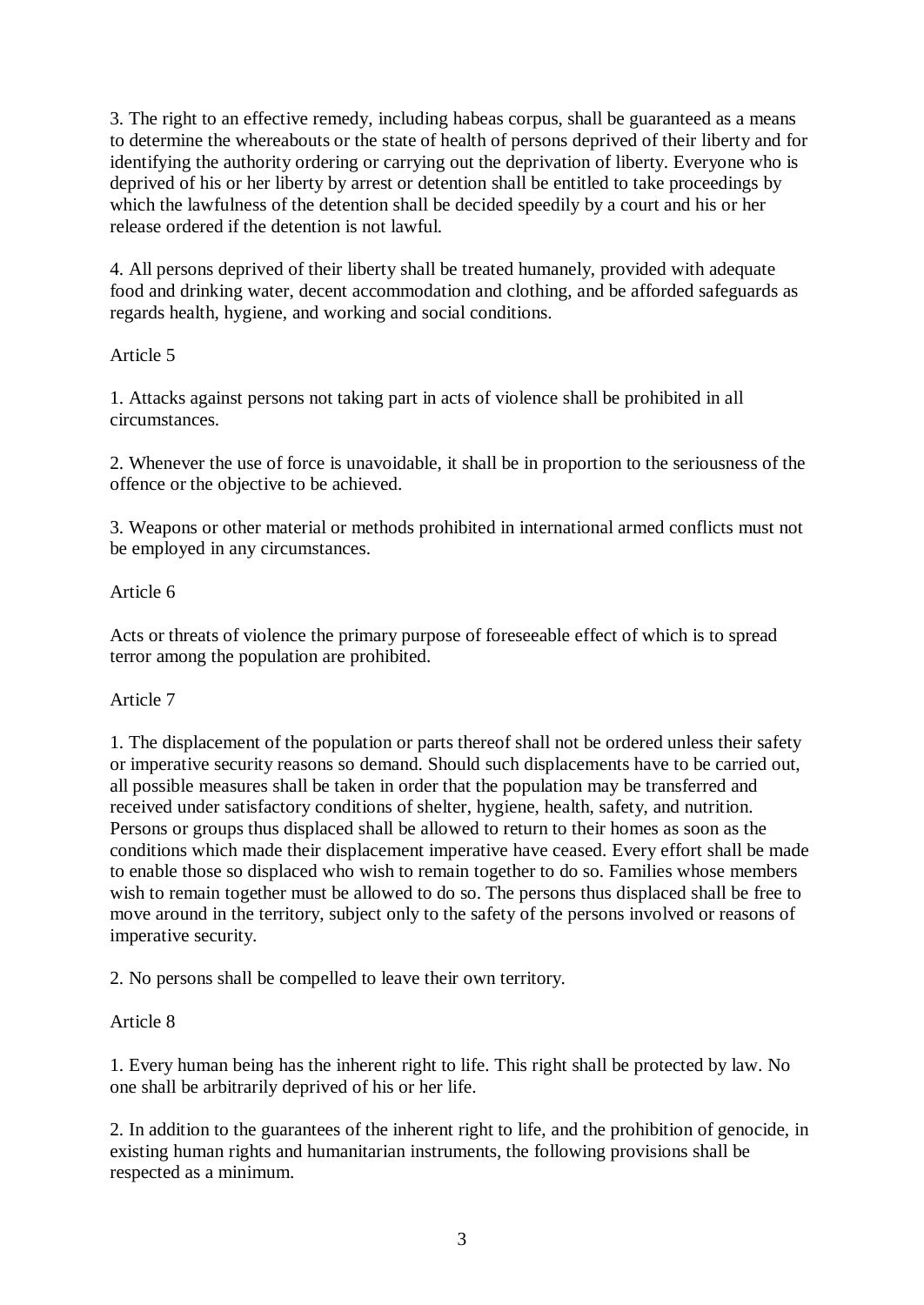3. In countries which have not yet abolished the death penalty, sentences of death shall be carried out only for the most serious crimes. Sentences of death shall not be carried out on pregnant women, mothers of young children or on children under 18 years of age at the time of the commission of the offence.

4. No death sentence shall be carried out before the expiration of at least six months from the notification of the final judgment confirming such death sentence.

Article 9

No sentence shall be passed and no penalty shall be executed on a person found guilty of an offence without previous judgment pronounced by a regularly constituted court affording all the judicial guarantees which are recognized as indispensable by the community of nations. In particular:

a) the procedure shall provide for an accused to be informed without delay of the particulars of the offence alleged against him or her, shall provide for a trial within a reasonable time, and shall afford the accused before and during his or her trial all necessary rights and means of defence;

b) no one shall be convicted of an offence except on the basis of individual penal responsibility;

c) anyone charged with an offence is presumed innocent until proved guilty according to law;

d) anyone charged with an offence shall have the right to be tried in his or her presence;

e) no one shall be compelled to testify against himself or herself or to confess guilt;

f) no one shall be liable to be tried or punished again for an offence for which he or she has already been finally convicted or acquitted in accordance with the law and penal procedure;

g) no one shall be held guilty of any criminal offence on account of any act or omission which did not constitute a criminal offence, under applicable law, at the time when it was committed.

Article 10

Every child has the right to the measures of protection required by his or her condition as a minor and shall be provided with the care and aid the child requires. Children who have not yet attained the age of fifteen years shall be recruited in or allowed to join armed forces or armed groups or allowed to take part in acts of violence. All efforts shall be made not to allow persons below the age of 18 to take part in acts of violence.

### Article 11

If it is considered necessary for imperative reasons of security to subject any person to assigned residence, internment or administrative detention, such decisions shall be subject to a regular procedure prescribed by law affording all the judicial guarantees which are recognized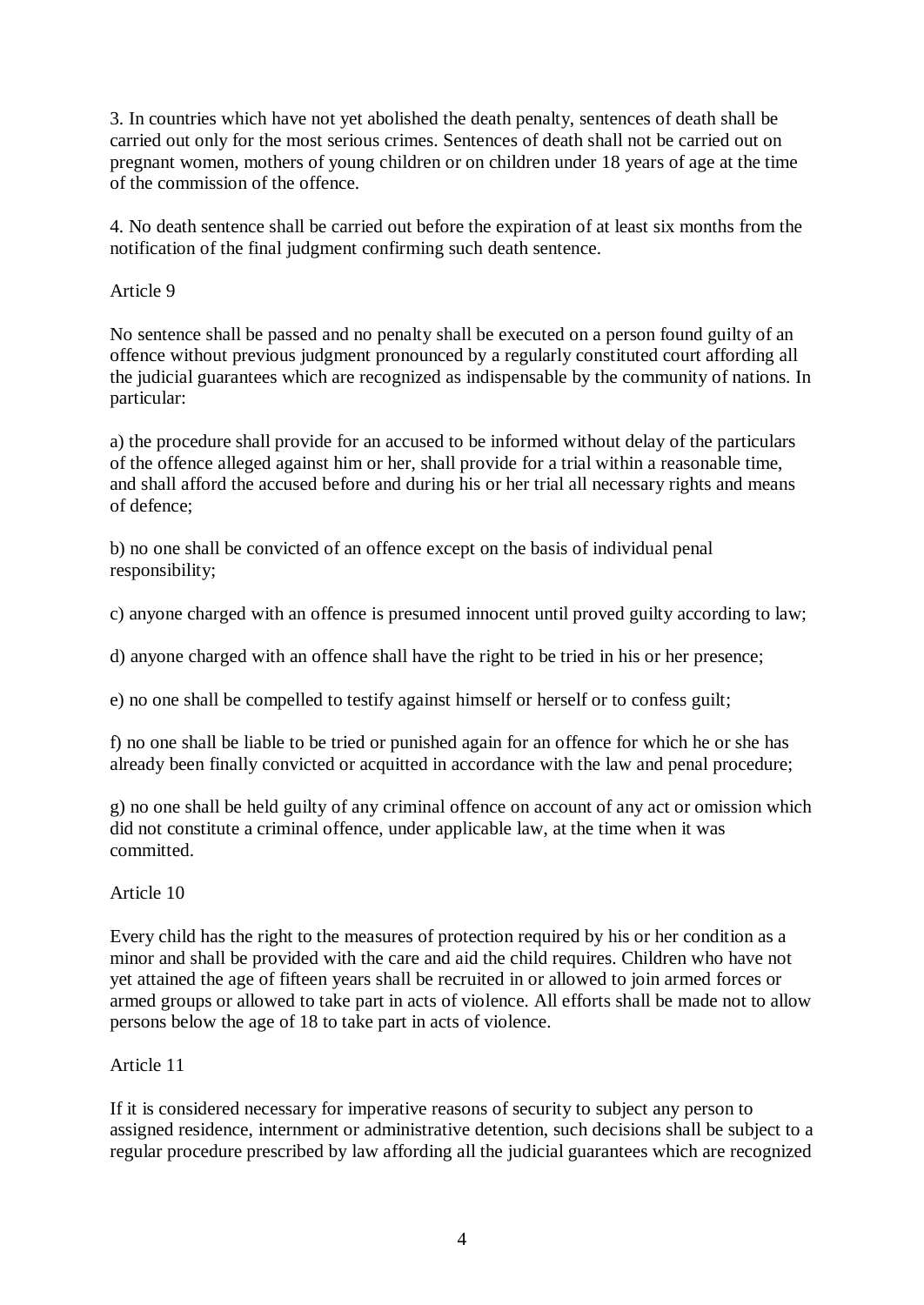as indispensable by the international community, including the right of appeal or to a periodical review.

Article 12

In every circumstance, the wounded and sick, whether or not they have taken part in acts of violence, shall be protected and treated humanely and shall receive, to the fullest extent practicable and with the least possible delay, the medical care and attention required by their condition. There shall be no distinction among them on any grounds other than their medical condition.

## Article 13

Every possible measure shall be taken, without delay, to search for and collect wounded, sick and missing persons and to protect them against pillage and ill-treatment, to ensure their adequate care; and to search for the dead, prevent their being despoiled or mutilated, and to dispose of them with respect.

### Article 14

1. Medical and religious personnel shall be respected and protected and shall be granted all available help for the performance of their duties. They shall not be compelled to carry out tasks which are not compatible with their humanitarian missions.

2. Under no circumstances shall any person be punished for having carried out medical activities compatible with the principles of medical ethics, regardless of the person benefitting therefrom.

### Article 15

In situations of internal violence, disturbances, tensions or public emergency, humanitarian organizations shall be granted all the facilities necessary to enable them to carry out their humanitarian activities.

### Article 16

In observing these standards, all efforts shall be made to protect the rights of groups, minorities and peoples, including their dignity and identity.

#### Article 17

The observance of these standards shall not affect the legal status of any authorities, groups, or persons involved in situations of internal violence, disturbances, tensions or public emergency.

### Article 18

1. Nothing in the present standards shall be interpreted as restricting or impairing the provisions of any international humanitarian or human rights instrument.